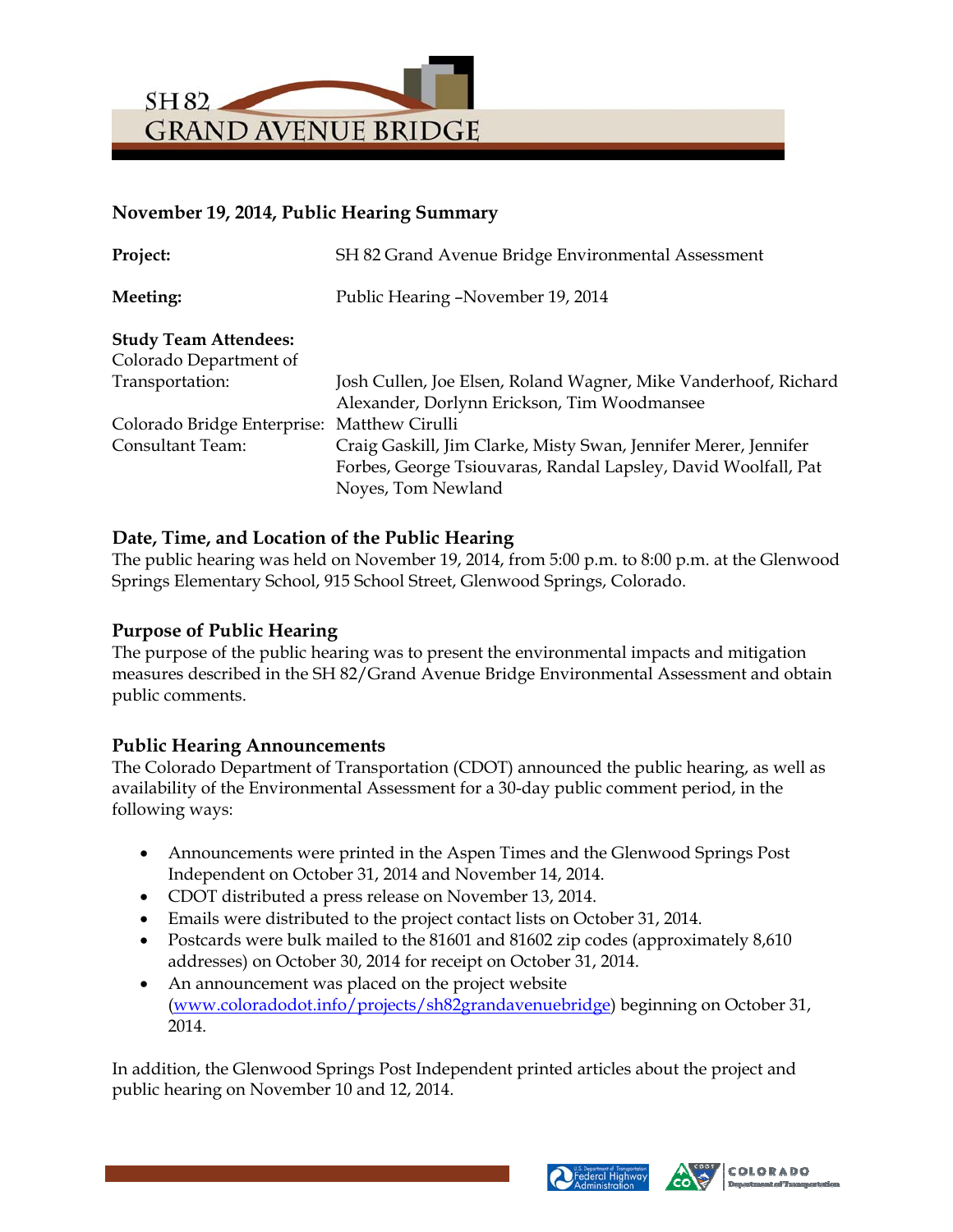### **Public Hearing Format**

The public hearing was held in an open house format from 5:00 p.m. to 6:30 p.m. A 30-minute formal presentation was made at 6:30 p.m. Following the presentation, attendees were provided the opportunity to provide verbal comments and questions about the project.

#### **Public Hearing Summary**

During the open house portion of the public hearing, members of the public viewed information from the Environmental Assessment that was displayed around the room, and Study team members were available to discuss the project and answer questions. A physical model of the project was also displayed. In addition, current aesthetic designs for the project were displayed, as well as information about how the project works with a future bypass. A 30 minute presentation was made at 6:30 p.m. that summarized the project purpose and need, the Environmental Assessment process, alternatives screening conducted for the project, the Build Alternative design, construction detours, project impacts, historic effects, project funding, and next steps for the project.

At 7:00 p.m., members of the public were provided the opportunity to speak and provide verbal comments. Verbal comments were provided until approximately 8:15 when all attendees who requested to speak had spoken. A court reporter was present throughout the public hearing to record verbal comments during the open house portion of the hearing, and to record the presentation and verbal comments provided afterward. Comment sheets were made available for attendees to complete and submit at the public hearing or submit later during the official Environmental Assessment comment period.

CDOT Right-of-Way staff was available throughout the hearing to provide information about the Uniform Relocation Assistance and Real Property Acquisition Policies Act.

Handouts were provided to all attendees as they arrived at the hearing, and included:

- Executive Summary from the Environmental Assessment
- Methods for providing comments on the Environmental Assessment
- Comment sheet

Project information displayed around the room included:

- Welcome
- Project Purpose/Project Needs
- Project Goals/Project Information
- Where We Are in the Environmental Assessment Process/What's Next?
- Alternative Screening Process
- Public Involvement Throughout Environmental Assessment Process
- How has Public Input Influenced Build Alternative Design?
- Build Alternative
- Build Alternative Illustrations (three displays)
- Transportation Impacts During Construction
- Nighttime I-70 Construction Detour
- SH 82 (8th St. Extension) Construction Detour
- Permanent Transportation Impacts/Improvements

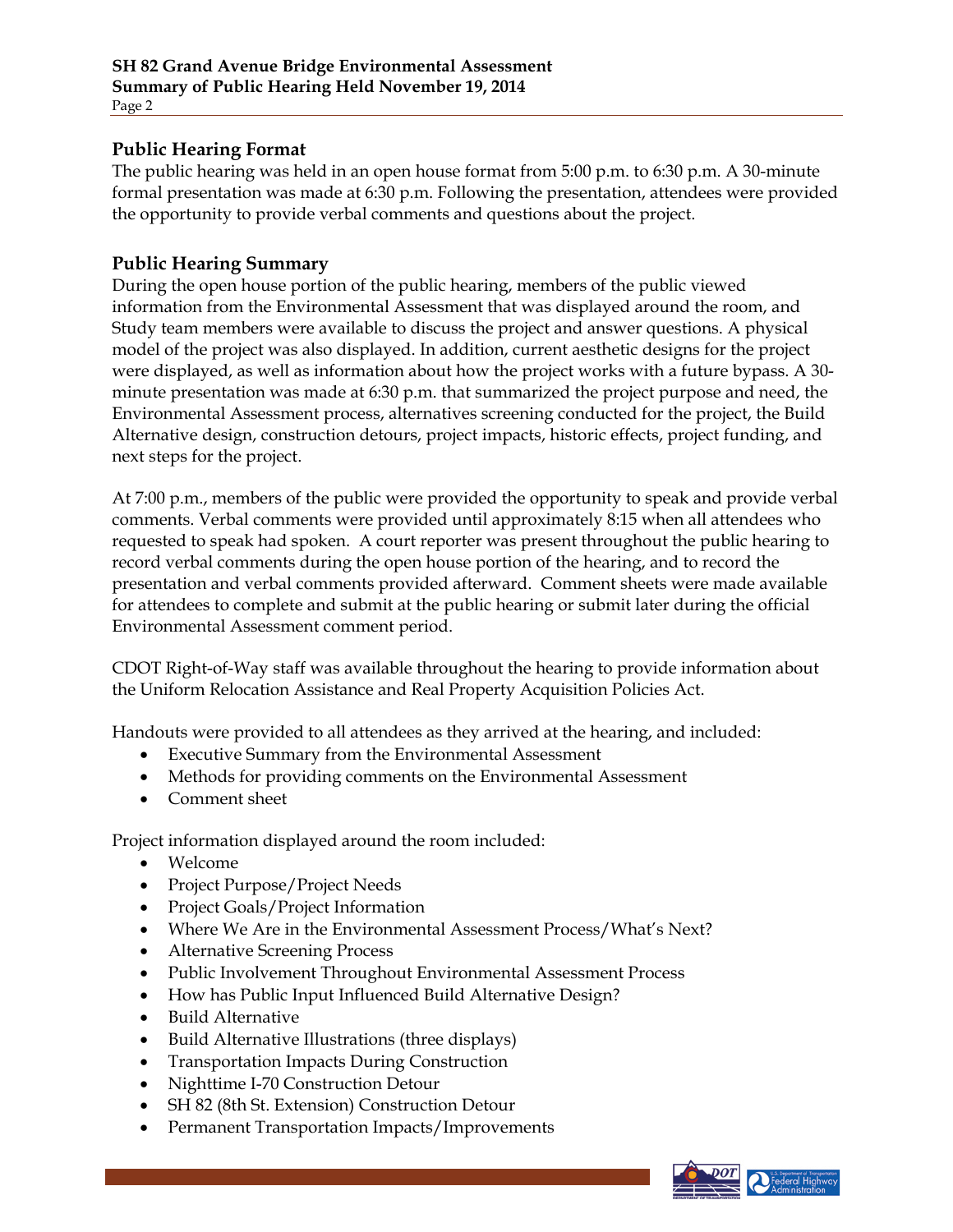- Right-of-Way Impacts
- Economic Impacts
- Noise Impacts
- Other Project Impacts
- Section 106: Historic Resources Within the Area of Potential Effect
- Section 106: Historic Effects
- Funding
- How to Provide Comments
- Thank You For Attending

Flip charts were also provided that presented the following information:

- Summary of Impacts and Mitigation from the Environmental Assessment
- Graphics illustrating the major traffic movements at the proposed 6th and Laurel roundabout

A traffic simulation model was shown via computer screen. The simulation showed traffic movements for the following areas:

- Through the 6<sup>th</sup> and Laurel roundabout.
- Connecting SH 82 and Grand Avenue to the I-70 Exit 116 ramps

In addition to information from the Environmental Assessment, current aesthetic design information was displayed, including:

- Pedestrian/Bicycle Underpass
- Retaining Walls
- Wayfinding
- Plaza Under Grand Avenue Bridge

Further, a display board illustrated how the new Grand Avenue Bridge works with a future bypass located along Roaring Fork River corridor.

Information provided during the 30-minute presentation included:

- Welcome
- Purpose of Public Hearing
- Project Purpose and Need
- Bridge Deficiencies
- Project Goals
- Project Information (Colorado Bridge Enterprise)
- Where we are in Environmental Assessment Process
- Alternative Screening Process
- Public Involvement
- Build Alternative
- Design Reflects Public Input (project elements)
- Public Input Shown in Design (aesthetics)
- SH 82 Detour
- I-70 Detour
- Project Impacts

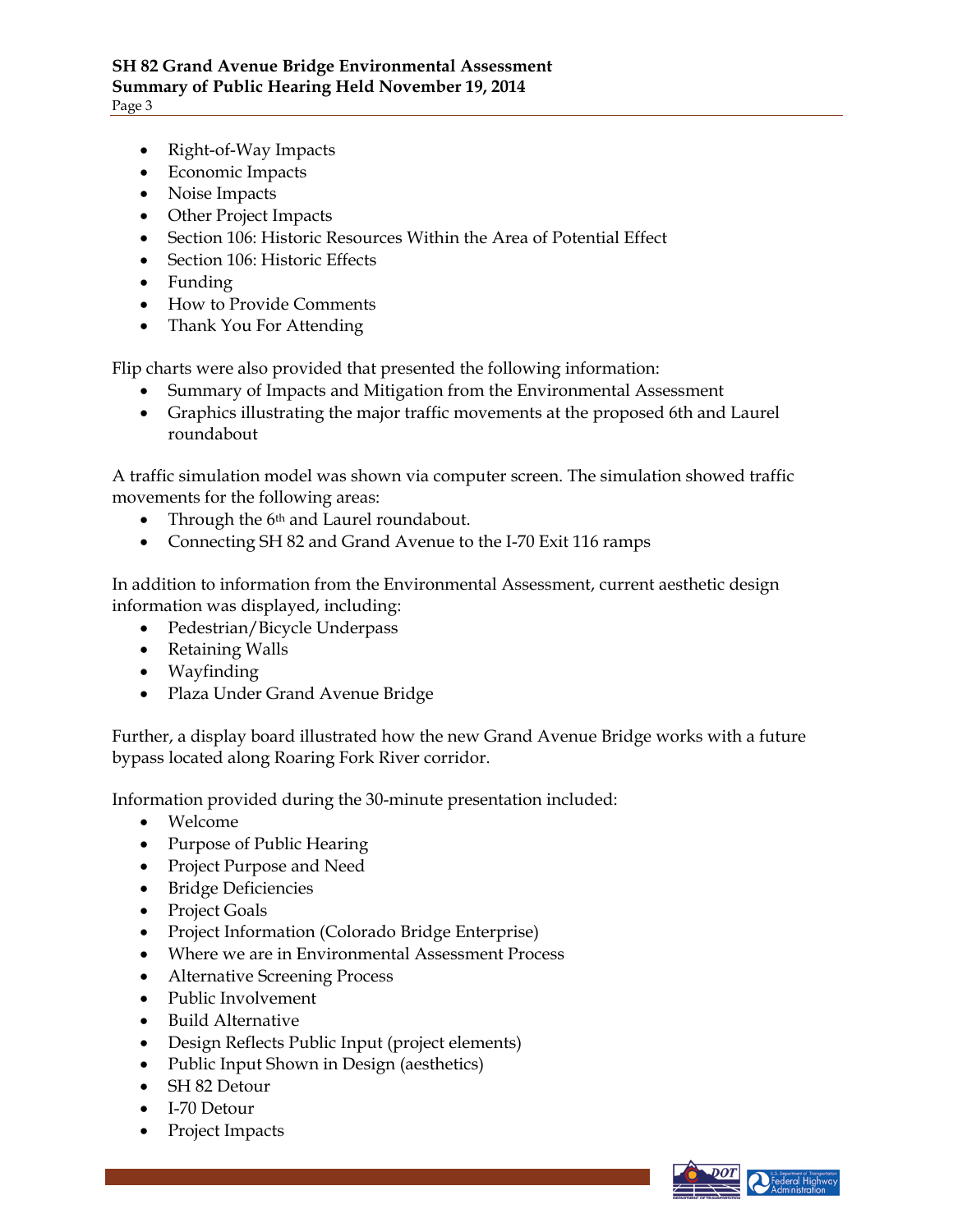- Section 106: Historic Effects
- Funding
- What's Next?
- How to Provide Comments
- Thank You for Attending the Public Hearing Comments?

#### **Public Hearing Attendees**

There were 124 people who signed in at the public hearing. Attendees included business owners, property and home owners, residents, consultants, public officials, and members of the local press.

# **Comments Received**

Attendees submitted 18 comment sheets at the public hearing, and two attendees provided verbal comments directly to the court reporter. There were 30 people who provided verbal comments following the formal presentation, which were recorded by the court reporter.

Written comments received at the hearing voiced both opposition and support of the project. Some individuals who spoke at the hearing supported the project. However, most individuals who elected to speak at the hearing were opposed to the project for reasons such as the project would not relieve traffic volumes through Glenwood Springs, a bypass is needed instead of a new bridge to address traffic issues on Grand Avenue, the Environmental Assessment should be rejected and an EIS be prepared to address larger regional transportation issues, and the public review period for the Environmental Assessment should be extended.

The table below provides a summary of comments received at the hearing. Comment sheets received at the hearing and the public hearing transcript, which includes the formal presentation and verbal comments, are attached to these meeting minutes. Responses to all comments submitted at the hearing and during the comment period for the Environmental Assessment will be addressed in the Decision Document that will be prepared for the project.

| The project is no longer just a bridge replacement project; it is    |
|----------------------------------------------------------------------|
| building a bridge on a new alignment and reconfiguring the           |
| 6th/Laurel intersection. The Environmental Assessment should         |
| be rejected and an Environmental Impact Statement prepared to        |
|                                                                      |
| The Environmental Assessment did not examine all alternatives.       |
|                                                                      |
|                                                                      |
| The bridge serves the entire state of Colorado; the real need is for |
|                                                                      |
|                                                                      |
|                                                                      |
|                                                                      |
|                                                                      |
|                                                                      |
|                                                                      |

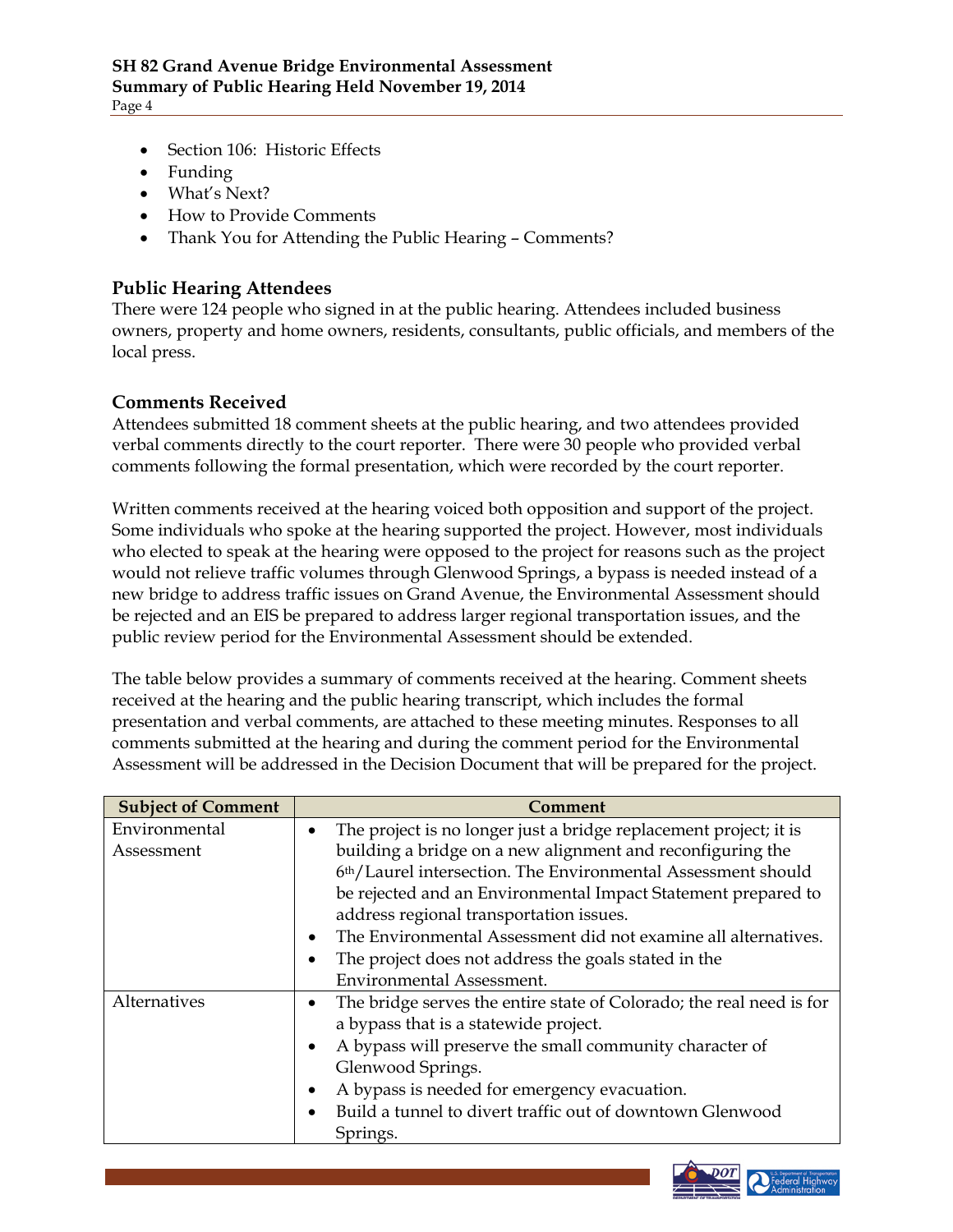| <b>Subject of Comment</b> | Comment                                                                           |
|---------------------------|-----------------------------------------------------------------------------------|
|                           | The bridge does not need to be replaced; it can be repaired<br>$\bullet$          |
|                           | and/or widened.                                                                   |
|                           | Proceed with replacing the bridge.                                                |
|                           | Do not build a super highway in Glenwood Springs - it does not                    |
|                           | fit with the town.                                                                |
|                           | The project will be a benefit to Glenwood Springs.                                |
|                           | The project will improve the safety of the 6th and Laurel                         |
|                           | intersection.                                                                     |
|                           | This project is a solution for today, but not for the future.<br>٠                |
|                           | The project will ruin Grand Avenue.                                               |
|                           | CDOT needs to develop a better plan to handle increasing traffic<br>exiting I-70. |
|                           | This project will create a more bikeable, walkable, vibrant                       |
|                           | downtown area.                                                                    |
|                           | Use of wrought iron fencing for the bridge rail is recommended.<br>٠              |
|                           | The new bridge should have a favorable and interesting design                     |
|                           | that fits with the City of Glenwood Springs.                                      |
|                           | The new bridge alignment does not visually and historically fit<br>٠              |
|                           | with the town.                                                                    |
|                           | Build a bridge with a longer design life.<br>٠                                    |
| Pedestrian Facilities     | The project will provide additional pedestrian connections.<br>$\bullet$          |
|                           | People can't safely walk across Grand Avenue because of traffic<br>٠              |
|                           | congestion.                                                                       |
|                           | Do not want an elevator; consider an escalator instead.                           |
| Economic                  | The project will create economic opportunities on 6 <sup>th</sup> Street.<br>٠    |
| Traffic                   | A new bridge will not relieve traffic on Grand Avenue.<br>٠                       |
|                           | The new bridge will increase traffic.<br>٠                                        |
|                           | The new bridge will increase speeds.<br>٠                                         |
|                           | A bypass is needed instead of a new bridge to relieve traffic<br>٠                |
|                           | volumes on Grand Avenue.                                                          |
|                           | Graphics presented at hearing do not show the high volume of                      |
|                           | traffic that currently exists.<br>Is there a disaster traffic plan in place?      |
|                           | High traffic speeds on the bridge should be addressed -<br>٠                      |
|                           | concerned about safety of pedestrians crossing Grand Avenue.                      |
| Environmental             | The new bridge will increase traffic, resulting in increased air<br>٠             |
| Impacts                   | pollution and noise.                                                              |
|                           | The impact from tree removal is not addressed in the                              |
|                           | <b>Environmental Assessment.</b>                                                  |
|                           | Removal of street trees is a concern. They have historic value.                   |
|                           | Relocate utilities so that street trees can be replaced.                          |
|                           | Impacts from building and removing causeways in the river                         |
|                           | were not evaluated in the Environmental Assessment.                               |
|                           | The design of the bridge should be context sensitive.                             |